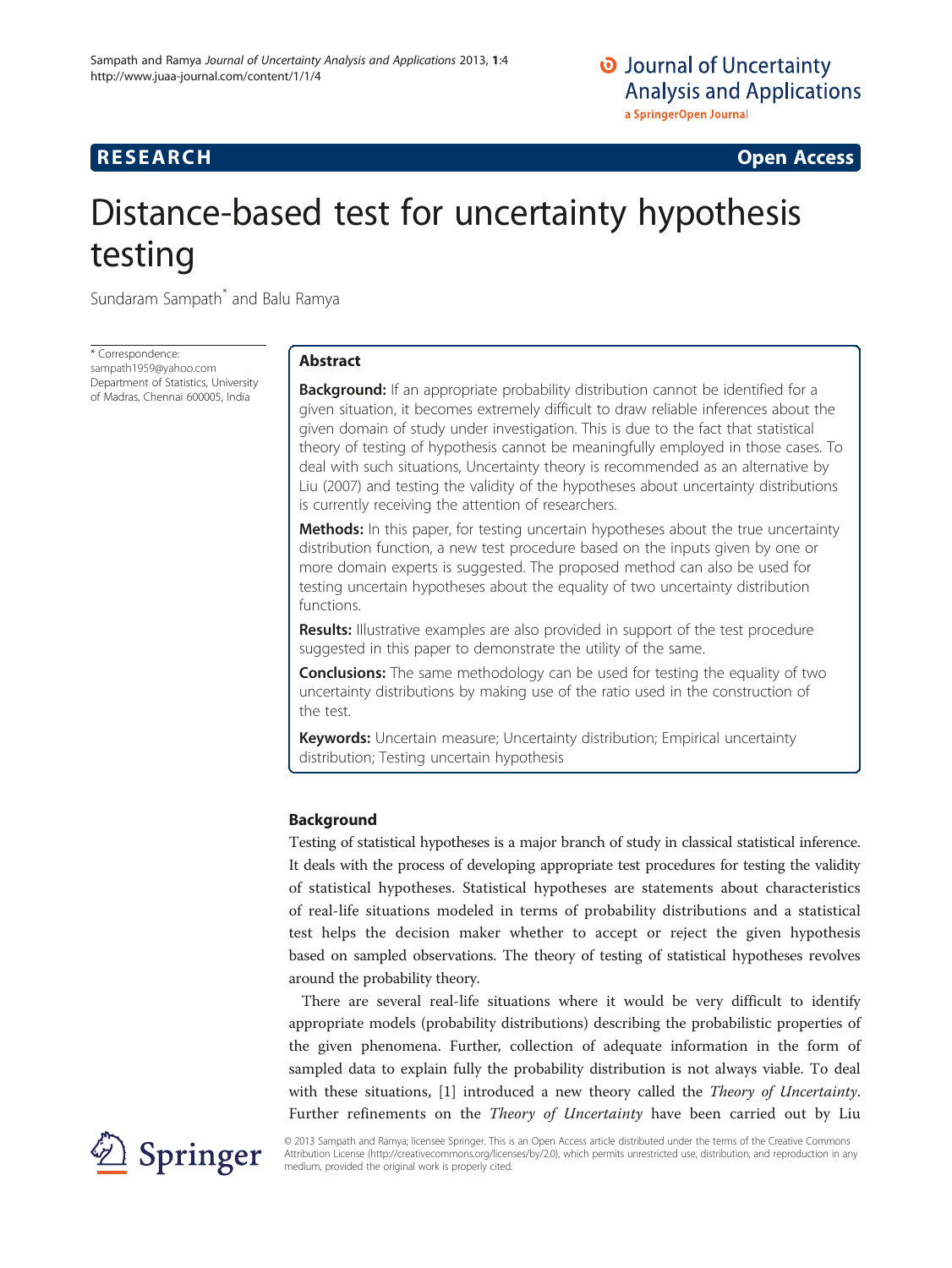[[2\]](#page-10-0). For more details about the Theory of Uncertainty and its applications in various fields of research, one can refer to [[2](#page-10-0)]. The online resource of [[3\]](#page-10-0) is an excellent source of information on the latest status of various aspects related to Uncertainty Theory.

It is well known that probability distributions are the backbone of the theory of statistical inference that helps practitioners to study about the inherent characteristics of the given situation. Inferences related to the given system require the knowledge of parameters involved in the underlying probability distributions for which several solutions are available in the literature. Similar to probability distributions playing a crucial role in the stochastic situations, uncertainty distributions play a significant role in the Theory of Uncertainty. Uncertainty distributions model the nature of uncertainty present in the given system. Several uncertainty distributions and their properties are available in [\[3](#page-10-0)]. These distributions have certain unknown constants, and practitioners require the knowledge of these quantities to study the nature of uncertainty. Liu [[2](#page-10-0)] suggested an estimation procedure for the estimation of parameters in an uncertainty distribution. It was followed by the works of Wang and Peng [[4](#page-10-0)] and Wang et al. [\[5](#page-10-0)]. Recently, Wang et al. [\[6](#page-10-0)] introduced an uncertain hypothesis testing procedure to test the equality of two uncertainty distributions.

In this paper, a new test procedure is introduced for testing whether a specified uncertainty distribution function can be the true uncertainty distribution function of the given system. The proposed test procedure makes use of a distance based on empirical comprehensive uncertainty distribution defined by Liu [\[2](#page-10-0)]. The suggested procedure can be modified suitably for handling the situation wherein one will be interested in testing the equality of two uncertainty distributions. The paper is organized as follows. The second section of the paper introduces the uncertainty theory and uncertainty distributions briefly. The third section of the paper explains Wang et al. [[6\]](#page-10-0) test procedure and introduces the new test for testing hypotheses about uncertainty distributions. Illustrations are given in the fourth section, and conclusions are provided in fifth section.

#### **Methods**

#### Uncertainty distributions

Let  $\Gamma$  be a nonempty set and L be a  $\sigma$ - algebra over  $\Gamma$ . Elements of L are known as events. Uncertainty measure  $M$  is a function from  $L$  to [0,1] which measures the degree of belief associated with an event. Initially, it was introduced as a function from  $L$  to  $[0,1]$ , satisfying the axioms such as normality, monotonicity, self-duality, and countable subadditivity [[1](#page-10-0)]. Later on, Liu [\[3](#page-10-0)] refined the definition of uncertainty measure and defined it as a measure satisfying normality, duality, and subadditivity axioms. A measureable function  $\zeta$  from the uncertainty space  $(\Gamma, L, M)$  to the set of real numbers is defined as uncertain variable. The uncertainty distribution  $\Phi: \mathbb{R} \to [0,1]$  of an uncertain variable  $\xi$  is defined by  $\Phi(x) = M\{\xi \leq x\}$ , for any  $x \in R$ . According to Peng and Iwamura [\[7](#page-10-0)], a sufficient and necessary condition for a function  $\Phi$ : $R \rightarrow [0,1]$  to be an uncertainty distribution function is that the function is an increasing function except for the choices  $\Phi(x) \equiv 0$  and  $\Phi(x) \equiv 1.$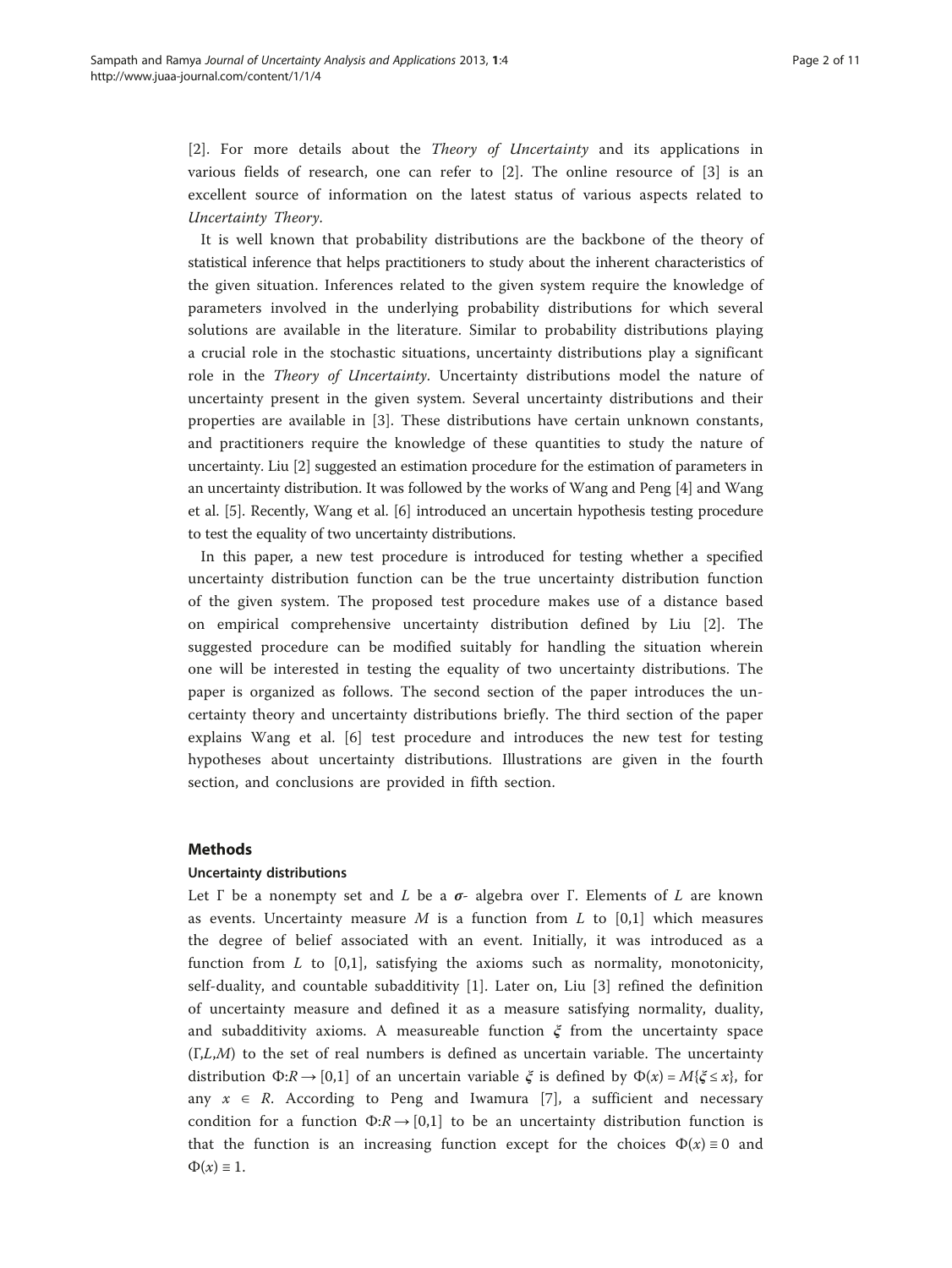<span id="page-2-0"></span>Example of some uncertainty distribution functions [[3\]](#page-10-0) are

1. The uncertainty normal distribution denoted by  $N(c,\sigma), c \in R$ ,  $\sigma > 0$  is defined as

$$
\Phi(x) = \left[1 + e^{\frac{\pi(c-x)}{\sqrt{3}\sigma}}\right]^{-1}, \quad x \in R.
$$
\n(1)

2. The uncertainty lognormal distribution denoted by  $LOGN(c,\sigma)$ ,  $\in c \ R$ ,  $\sigma > 0$  is defined as

$$
\Phi(x) = \left[1 + e^{\frac{\pi(c - \log x)}{\sqrt{3}\sigma}}\right]^{-1}, \quad x \ge 0.
$$
\n(2)

Liu [[2\]](#page-10-0) has given a method of computing empirical uncertainty distribution function using the data collected from an expert. Assume that the set of expert's experimental data  $(x_1,\alpha_1),(x_2,\alpha_2),...,(x_n,\alpha_n)$  meets the consistent condition  $x_1 < x_2 < ... < x_n$ ,  $0 \le \alpha_1 \le \alpha_2 \le$  $\ldots \leq \alpha_n \leq 1.$ 

Then, the empirical uncertainty distribution is computed by

$$
\hat{\Phi}(x) = \begin{cases}\n0 & \text{if } x < x_1 \\
\alpha_i + \frac{(\alpha_{i+1} - \alpha_i)(x - x_i)}{x_{i+1} - x_i} & \text{if } x_i \leq x \leq x_{i+1}, \ 1 \leq i < n. \\
1 & \text{if } x > x_n\n\end{cases}
$$
\n(3)

To distinguish the empirical uncertainty distribution function from the true uncertainty distribution  $\Phi$ , we use the symbol  $\wedge$  on top of  $\Phi$  for empirical uncertainty distribution function. When the experimental data is collected from  $m$  experts, empirical comprehensive uncertainty distribution function is obtained using the convex combination of the empirical uncertainty distribution computed for each expert. That is, we compute the empirical uncertainty distribution functions  $\hat{\Phi}_1$ ,  $\hat{\Phi}_2$  ,…,  $\hat{\Phi}_m$  using the above definition of empirical uncertainty distribution function for the data collected from the  $m$  experts. Then, these  $m$  empirical uncertainty distribution functions are combined in the following manner to get the empirical comprehensive uncertainty distribution function

$$
\hat{\Phi}(x) = w_1 \hat{\Phi}_1(x) + w_2 \hat{\Phi}_2(x) + \dots + w_m \hat{\Phi}_m(x),
$$
\n(4)  
\nwhere 
$$
\sum_{i=1}^m w_i = 1, w_i \ge 0, i = 1, 2, ..., m.
$$

It is pertinent to note that this convex combination is also an empirical uncertainty distribution as proved by Peng and Iwamura [\[7](#page-10-0)].

#### Test for uncertainty distribution hypotheses

In this section, we develop a test procedure for testing hypotheses about uncertainty distributions. An uncertain hypothesis is a hypothesis about uncertainty distributions that characterize uncertain situations.

Wang et al. [\[4](#page-10-0)] suggested a method of uncertain hypotheses testing based on uncertainty theory to test whether two uncertainty distributions are equal or not. They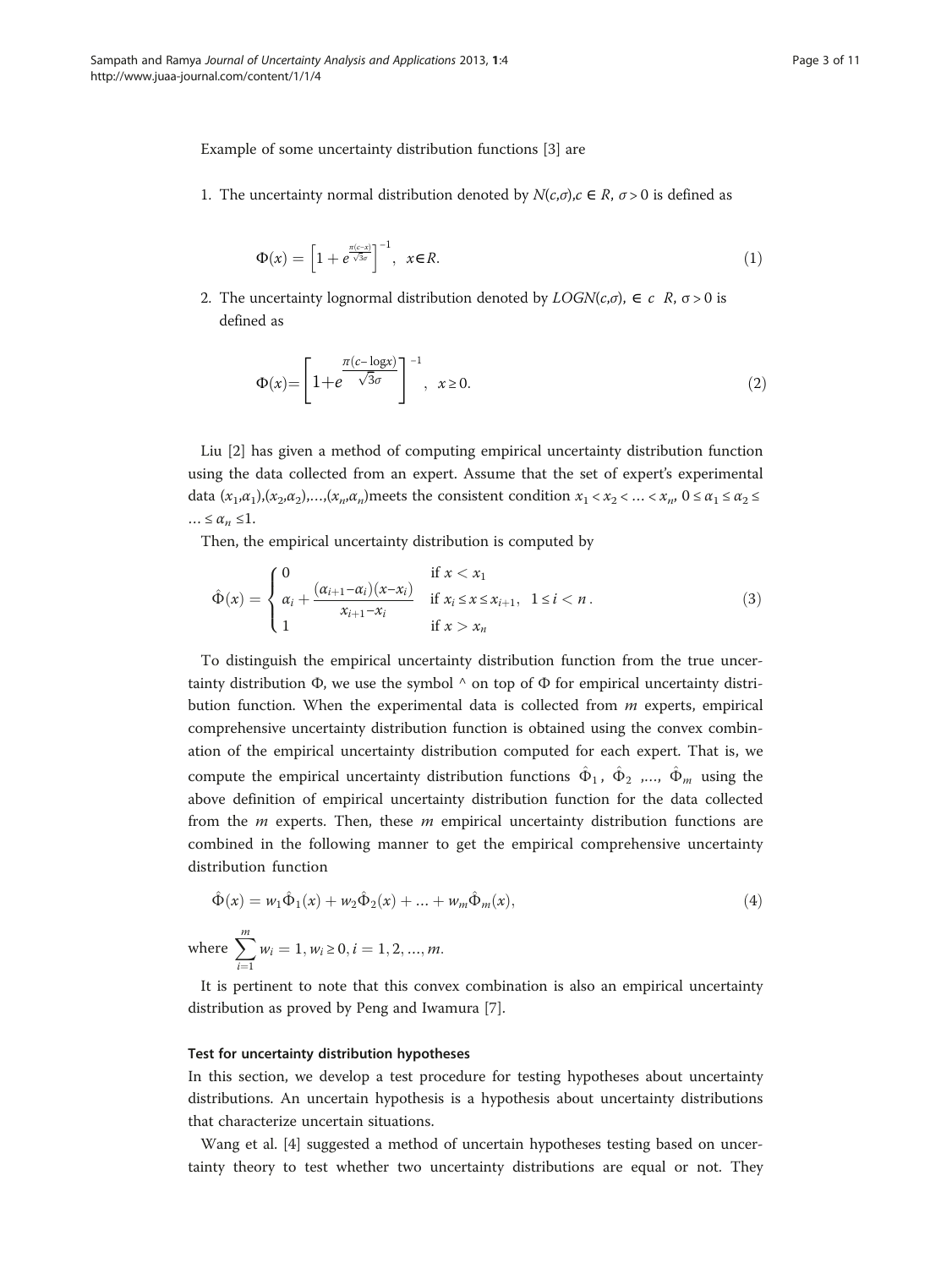considered the two sets of expert's data of the form  $(x_1^1, \alpha_1^1), (x_2^1, \alpha_2^1), ..., (x_m^1, \alpha_m^1)$  and  $(x_1^2, \alpha_1^2), (x_2^2, \alpha_2^2), ..., (x_n^2, \alpha_n^2)$  that meet the consistent conditions

$$
x_1^1 < x_2^1 < \dots < x_m^1, \ \ 0 \le a_1^1 \le a_2^1 \le \dots \le a_m^1 \le 1
$$
\n
$$
x_1^2 < x_2^2 < \dots < x_n^2, \ \ 0 \le a_1^2 \le a_2^2 \le \dots \le a_n^2 \le 1.
$$

It is presumed that the two theoretical uncertainty distributions with respect to the expert's data are  $F_1(x)$  and  $F_2(x)$ . To test the null uncertainty hypothesis  $H_0:F_1(x) = F_2(x)$  for any  $x \in R$  against the alternative uncertainty hypothesis  $H_1: F_1(x) \neq F_2(x)$  for some  $x \in R$ , Wang et al. [[4](#page-10-0)] constructed a test procedure based on randomly generated points from two empirical uncertainty distribution functions corresponding to the two experts' data In this paper, we construct a test for testing the uncertain hypothesis that a given function  $F_1$  can be the true uncertainty distribution function for the given situation of interest against the alternative hypothesis that  $F_2$  is the true uncertainty distribution function. Consider the problem of testing the hypothesis  $H_0$ : $F(x) = F_1(x)$   $\forall x$  against the alternative hypothesis  $H_1$ :  $(x) = F_2(x) \,\forall x$ , where  $F_1$  and  $F_2$  are known theoretical uncertainty distribution functions.

The test procedure assumes that the data related to the given testing problem are collected from  $m$  experts. Each expert gives his opinion in terms of a sequence of numbers along with the corresponding belief levels, where the lengths of the sequences are not necessarily the same for all experts but the numbers in every sequence are expected to cover possible values of the subject of interest. The data collected from the  $m$  experts can be mathematically described as given in Table 1. It is pertinent to note as in the case of formulating hypotheses in the classical theory of testing statistical hypotheses, the functions specified under null and alternative hypothesis are determined judiciously in an appropriate manner by taking into account the chance environment and experts' opinion. Issues related to this aspect have been discussed in the illustrative examples.

Corresponding to the information given in the  $m$  rows of Table 1, we compute the empirical uncertainty distribution functions  $\hat{\Phi}_1$ ,  $\hat{\Phi}_2$  ...  $\hat{\Phi}_m$  using the definition given in the previous section and combine these  $m$  empirical functions, using a convex combination, to get the empirical comprehensive uncertainty distribution function defined in Eq. ([4\)](#page-2-0).

Let  $A_r$  be the sequence of numbers reported by the expert  $r(r = 1, 2, ..., m)$  and  $S = \bigcup_{r=1}^{m} A_r$ . For every  $x \in A_n$ , we compute the distance between the empirical comprehensive uncertainty distribution and the empirical uncertainty distribution function given under the null hypothesis, namely,

$$
d(\hat{\Phi}, F_1) = \sum_{x \in S} d_x(\hat{\Phi}(x), F_1(x)),
$$

where  $d_x(\hat{\Phi}(x), F_1(x)) = (\hat{\Phi}(x) - F_1(x))^2 \quad \forall x \in S.$ 

| Expert | Values and degree of belief                                |
|--------|------------------------------------------------------------|
|        | $(x_1^1, a_1^1), (x_2^1, a_2^1), , (x_{n_1}^1, a_{n_1}^1)$ |
|        | $(x_1^2, a_1^2), (x_2^2, a_2^2), , (x_{n_2}^2, a_{n_2}^2)$ |
| M      | $(x_1^m, a_1^m), (x_2^m, a_2^m), , (x_{n_m}^m, a_{n_m}^m)$ |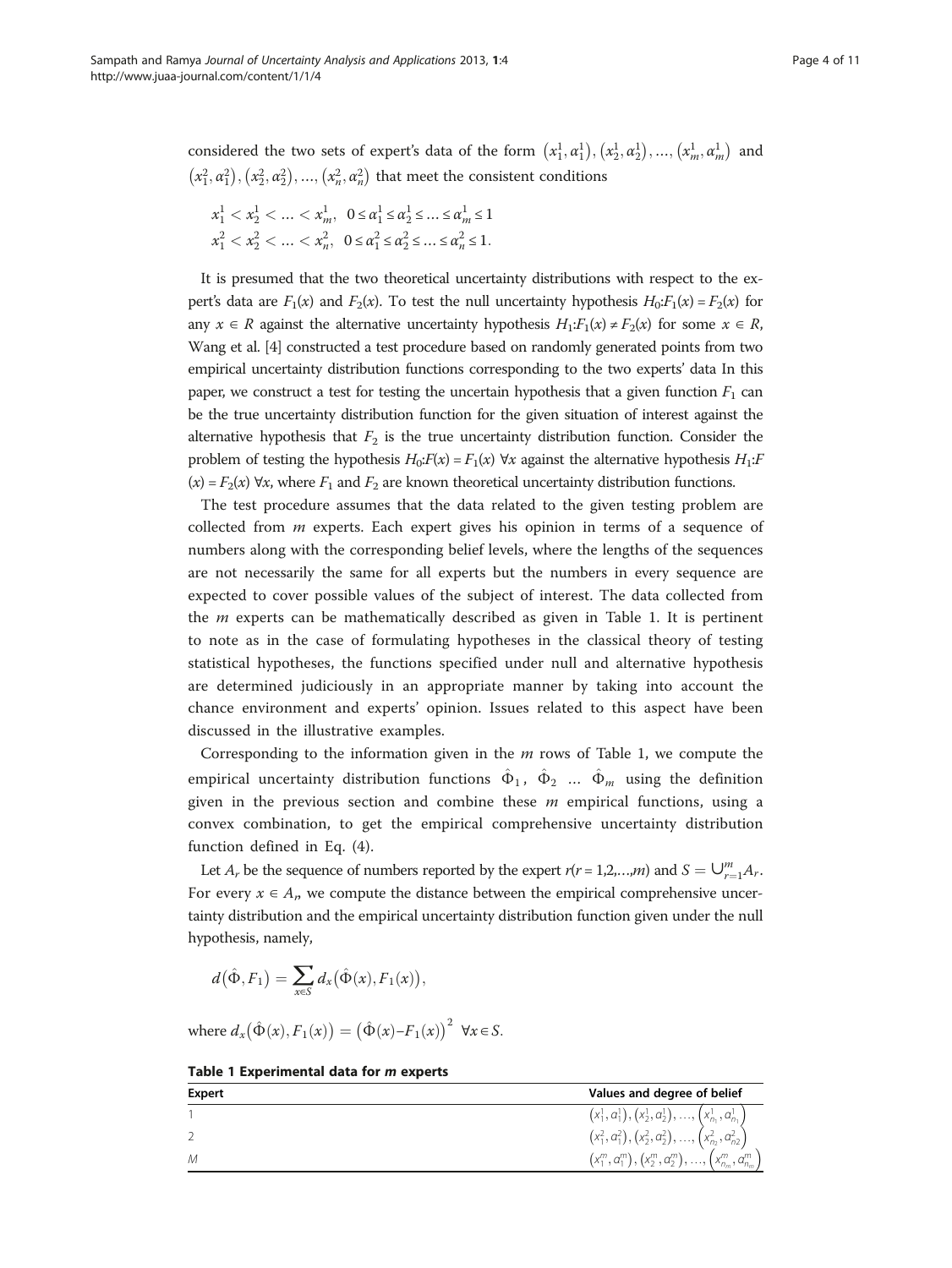Similarly, we find the distance between the empirical comprehensive uncertainty distribution and the uncertainty distribution function given under the alternative hypothesis using

$$
d(\hat{\Phi}, F_2) = \sum_{x \in S} d_x(\hat{\Phi}(x), F_2(x)),
$$

where  $d_x(\hat{\Phi}(x), F_2(x)) = (\hat{\Phi}(x) - F_2(x))^2 \forall x \in S.$ 

If we treat the empirical comprehensive uncertainty distribution function based on the opinion of several domain experts as an appropriate estimate of the true distribution, then it is reasonable to develop a test based on the same. If the distribution mentioned under the null hypothesis is to be supported, then we expect the distance between the empirical comprehensive uncertainty distribution function  $\hat{\varphi}$  and  $F_1$  to be small. Hence, it is reasonable to define the rejection rule for rejecting the null hypothesis as

$$
\frac{d(\hat{\Phi}, F_1)}{d(\hat{\Phi}, F_2)} > k,\tag{5}
$$

where  $k$  is the largest real number satisfying the inequality

 $\sigma(R_k) \geq \alpha$ . Here,  $R_k = \left\{ x \middle| \frac{d_x(\hat{\Phi}(x) - F_1(x))}{d_x(\hat{\Phi}(x) - F_2(x))} \right\} > k$  $\left\{ x \middle| \frac{d_x(\hat{\Phi}(x) - F_1(x))}{d_x(\hat{\Phi}(x) - F_2(x))} > k \right\}$  and  $\sigma(R_k) = \frac{N(R_k)}{N(S)}$ , N being the number of elements in the given set. The constant  $\alpha$  is predetermined by the user. It is nothing but the proportion of items in  $S = \bigcup_{r=1}^{m}$  $\bigcup_{r=1} A_r$  for which the ratio of the distance between the empirical comprehensive uncertainty distribution function and the distribution specified under null hypothesis to the corresponding distance based on the distribution mentioned under the alternative hypothesis, exceeding the threshold value k. It may be noted that the value of  $\alpha$ closer to 1 will increase the number of cases where the condition mentioned in  $R_k$  will be

satisfied leading higher chance of rejection. Similarly, a value of  $\alpha$  closer to 0 will decrease the number of cases where the condition mentioned in  $R_k$  will be satisfied leading to lower chance of rejection. The practitioner has to decide the choice of  $\alpha$  in a judicious manner striking a balance between the rejection rate and the chance of taking a correct decision.

### Results and discussion

To illustrate the process of developing a test procedure using the above method, two examples are considered.

#### Example 1

The data given in [\[6](#page-10-0)] are based on knowledge and experience of three teachers who performed an analysis about the degree of difficulty of a higher mathematics examination. The experimental data describing their estimated average scores and belief degrees are given below.

- Teacher 1: (60, 0.05), (70, 0.15), (80, 0.55), (85, 0.85), (90, 0.95)
- Teacher 2: (60, 0.08), (70, 0.17), (75, 0.36), (80, 0.58), (85, 0.85), (90, 0.95)
- Teacher 3: (50, 0.2), (60, 0.3), (70, 0.4), (80, 0.8), (85, 1)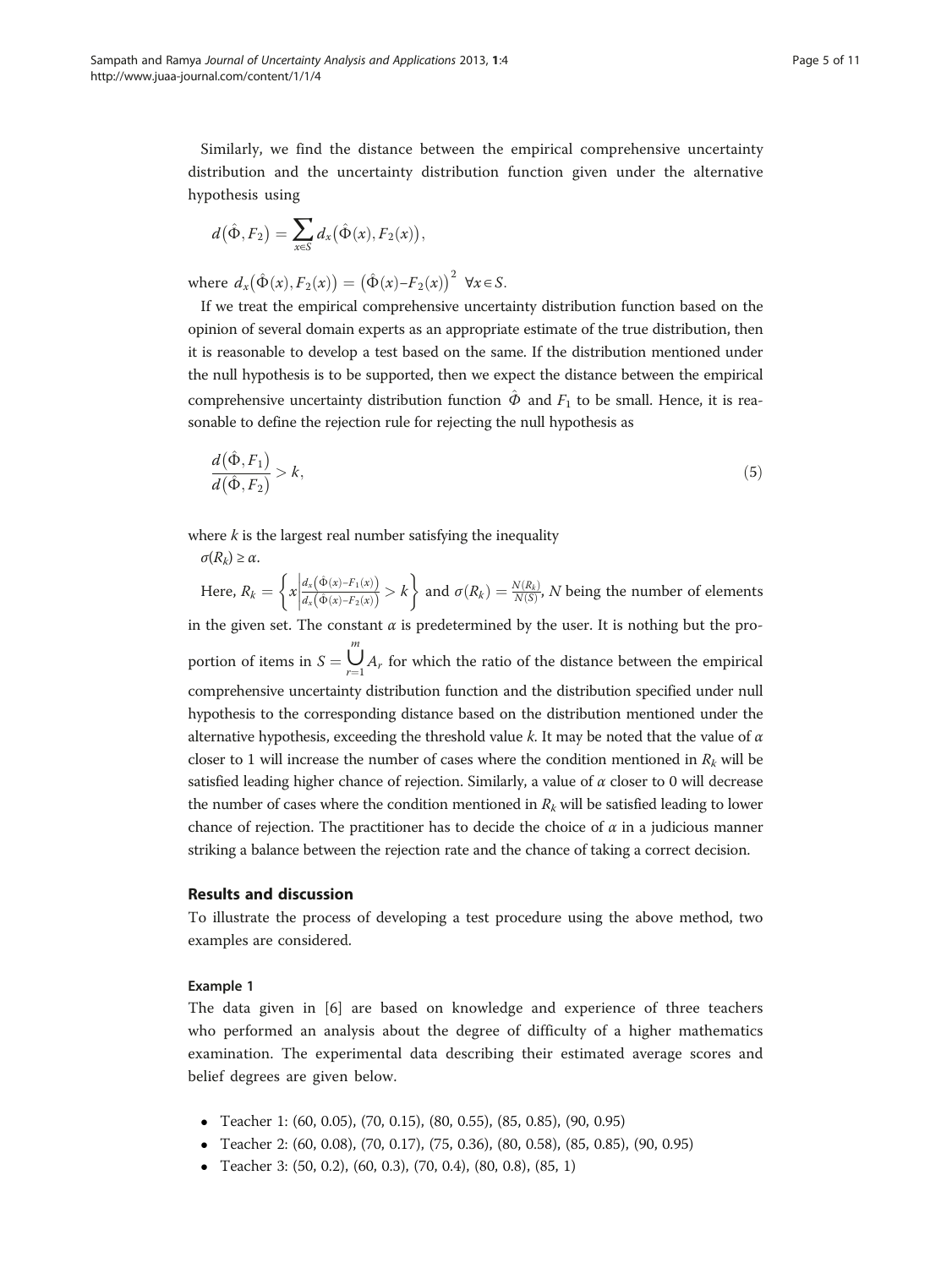As mentioned earlier, the most important task in testing of uncertain hypotheses is the formulation of null and alternative hypotheses in a meaningful manner. It has two stages, namely, identifying a suitable uncertainty distribution (e.g., zigzag, normal, and lognormal distributions) for the given situation and the parametric values to be used under the null and alternative hypotheses. This can be accomplished using the works of Liu [\[3\]](#page-10-0) and Wang and Peng [[4\]](#page-10-0) related to estimation of uncertainty distributions.

Using the Matlab Uncertainty Toolbox ([http://orsc.edu.cn/liu/resources.htm\)](http://orsc.edu.cn/liu/resources.htm), normal and lognormal uncertainty distributions were fitted for three data sets using the least squares method of Liu [\[3\]](#page-10-0). Since the errors corresponding to lognormal are small (for all the three data sets) when compared to normal uncertainty distributions, we have decided to use the lognormal distribution under both null and alternative hypotheses. Figures [1, 2,](#page-6-0) and [3](#page-7-0) give shapes of the fitted lognormal uncertainty distribution functions as well as the pairs of experimental data corresponding to the true teachers. For the three data sets, the least squares estimated values corresponding to lognormal fit for teacher 1, teacher 2, and teacher 3 are  $(C = 4.3605, \sigma = 0.1010)$ , (C = 4.3520,  $\sigma$  = 0.1095), and (C = 4.2227,  $\sigma$  = 0.2271), respectively. As in the case of classical statistical theory of testing of hypotheses, it is left to the discretion of the practitioner to decide the choices to be used under null and alternative hypotheses based on his belief and observation of the given system. The distributions to be used under the null and alternative uncertainty hypotheses have been chosen by taking into account the distances between the fitted distributions and the empirical comprehensive uncertainty distribution as defined in the third section . One of the distributions having the two smallest distances has been used in the null hypothesis and the other in the alternative hypothesis. Thus, we consider testing the null uncertainty hypothesis  $H_0: \Phi(x) = \left[1+e^{\frac{\pi (4.3605- \text{ln}x)}{\sqrt{3}(0.1010)}}\right]^{-1}$  against the alternative uncer-

tainty hypothesis

$$
H_1: \Phi(x) = \left[1+e^{\frac{\pi(4.3520 - \text{ln}x)}{\sqrt{3}(0.1095)}}\right]^{-1}
$$

We start the process of formulating the test procedure by computing the empirical comprehensive uncertainty distribution using the experimental data obtained from the three different teachers, where empirical comprehensive uncertainty distribution based on three experts' opinion are given by

$$
\hat{\Phi}(x) = w_1 \hat{\Phi}_1(x) + w_2 \hat{\Phi}_2(x) + w_3 \hat{\Phi}_3(x)
$$

Here,  $\hat{\Phi}_1$ ,  $\hat{\Phi}_2$ , and  $\hat{\Phi}_3$  are empirical distributions based on first, second, and third teachers. It may be noted that the weights $w_1$ ,  $w_2$ , and  $w_3$  are non-negative quantities satisfying,  $w_1 + w_2 + w_3 = 1$ . For the sake of simplicity, we assume  $w_1$ ,  $w_2$ , and  $w_3$ are  $\frac{1}{3}$ . For the given data, we have  $A_1 = \{60, 70, 80, 85, 90\}, A_2 = \{60, 70, 75, 80, 85, 90\}$ and  $A_3 = \{50,60,70,80,85\}$   $S = \{50,60,70,75,80,85,90\}.$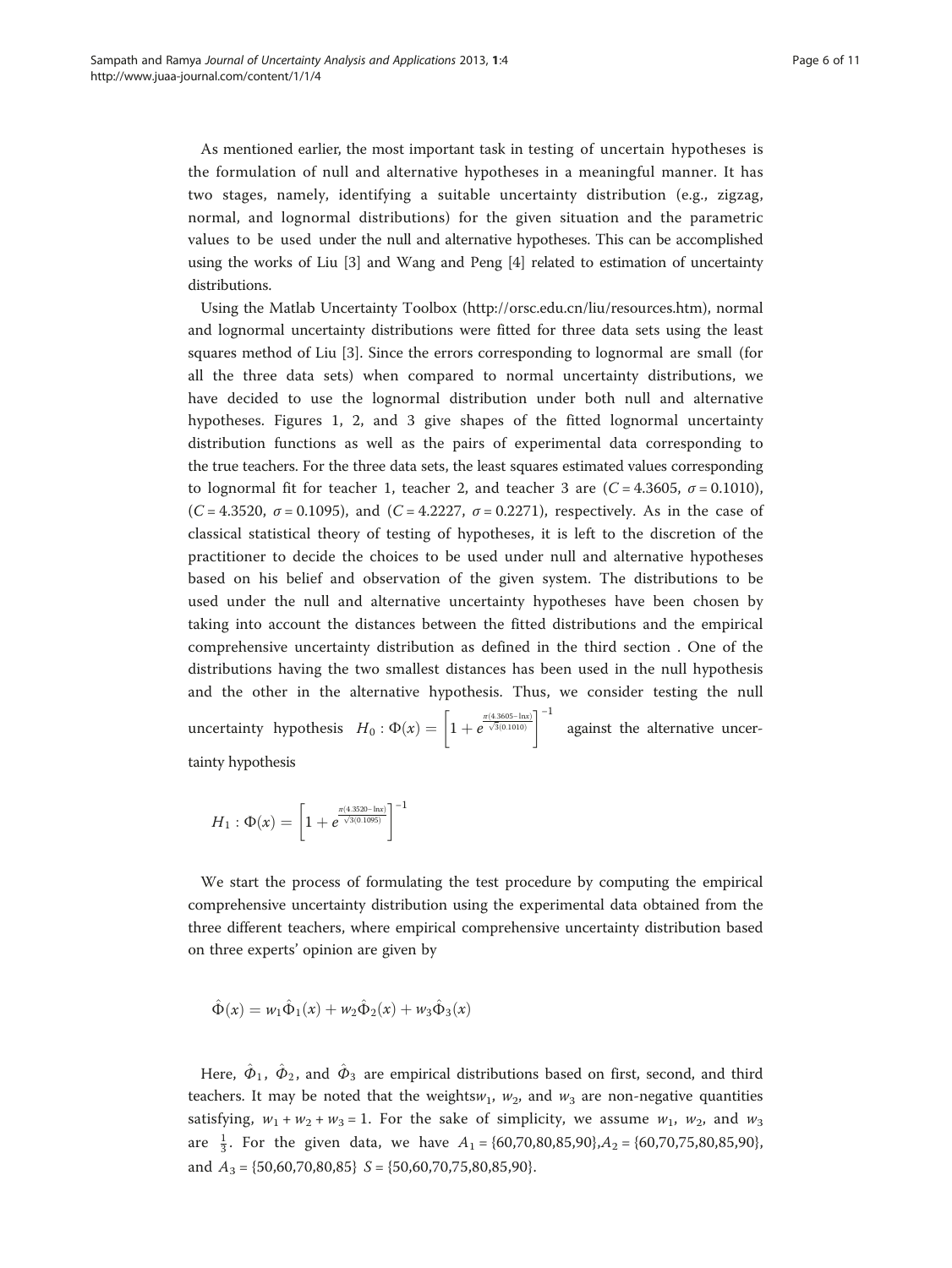<span id="page-6-0"></span>

Therefore, we get

$$
d(\hat{\Phi}, F_1) = \sum_{x \in S} d_x(\hat{\Phi}(x), F_1(x)) = 0.06359114
$$
  

$$
d(\hat{\Phi}, F_2) = \sum_{x \in S} d_x(\hat{\Phi}(x), F_2(x)) = 0.04387163.
$$
  
Hence, 
$$
\frac{d(\hat{\Phi}, F_1)}{d(\hat{\Phi}, F_2)} = 1.449482.
$$

Table [2](#page-7-0) gives  $\sigma(R_k)$  for different values of k. If the user decides to choose  $\alpha$  = 0.4, then  $k$  is taken as 2.5. This choice leads to the acceptance of the hypothesis  $H_0: \Phi(x) = \left[1 + e^{\frac{\pi (4.3605 - \ln x)}{\sqrt{3}(0.1010)}}\right]$  $\left[1+e^{\frac{\pi(4.3605-\text{ln}x)}{\sqrt{3}(0.1010)}}\right.$  $]^{-1}$ .

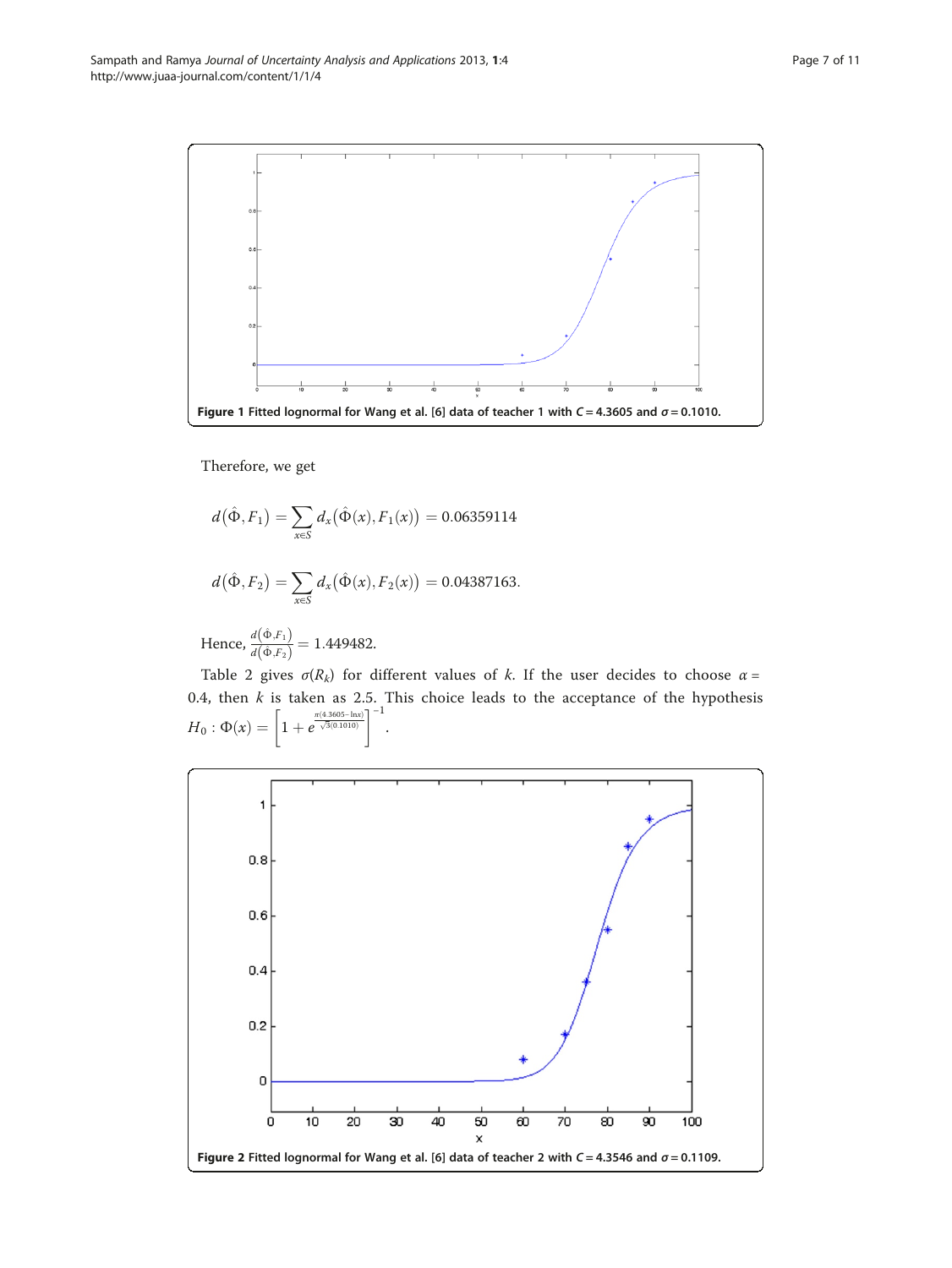<span id="page-7-0"></span>

#### Example 2

In Example 1, since lognormal uncertainty distribution fitted well for all the three data sets, we have used the same distribution under the null and alternative hypotheses. Now, we consider a testing problem where different distributions are used under the null and alternative hypotheses.

This example is based on the data provided in Chapter 4 of [\[3](#page-10-0)]. The expert's experimental data is given below:

(0.6, 0.1), (1.0, 0.3), (1.5, 0.4), (2.0, 0.6), (2.8, 0.8), (3.6, 0.9).

Using the Matlab Uncertainty Toolbox [\(http://orsc.edu.cn/liu/resources.htm\)](http://orsc.edu.cn/liu/resources.htm), lognormal uncertainty distribution and normal uncertainty distribution were fitted for the above data set using the least squares method. Figures [4](#page-8-0) and [5](#page-8-0) explain the observed data points as well as the fitted distributions for the expert's experimental data set.

The least squares estimated values corresponding to lognormal and normal fit for data set are  $(C = 0.4825, \sigma = 0.7852)$  and  $(C = 1.7690, \sigma = 1.2953)$ , respectively. The errors corresponding to the lognormal and normal fit are 0.0081 and 0.0074. It is decided to test the null uncertain hypothesis  $H_0: \Phi(x) = \left[1 + e^{\frac{\pi (0.4825 - \ln x)}{\sqrt{3}(0.7852)}}\right]^{-1}$  against alternative uncertain hypothesis  $H_0$  :  $\Phi(x) = \left[1 + e^{\frac{\pi (0.4825 - \ln x)}{\sqrt{3}(0.7852)}}\right]^{-1}$ .

It is to be noted that a testing problem of this kind becomes meaningful in these types of situations since the errors do not show a huge difference. If the difference between the

Table 2 Range of k and  $\sigma$  ( $R_k$ ) for Wang et al. [[6\]](#page-10-0) data

|               |    |  | -- |  |                                                                     |      |
|---------------|----|--|----|--|---------------------------------------------------------------------|------|
|               | >5 |  |    |  | $[2.6,4.9]$ $[2.0,2.5]$ $[1.1,1.9]$ 1.09 $[1.02,1.08]$ $[1.0,1.01]$ | - <1 |
| $\sigma(R_k)$ |    |  |    |  |                                                                     |      |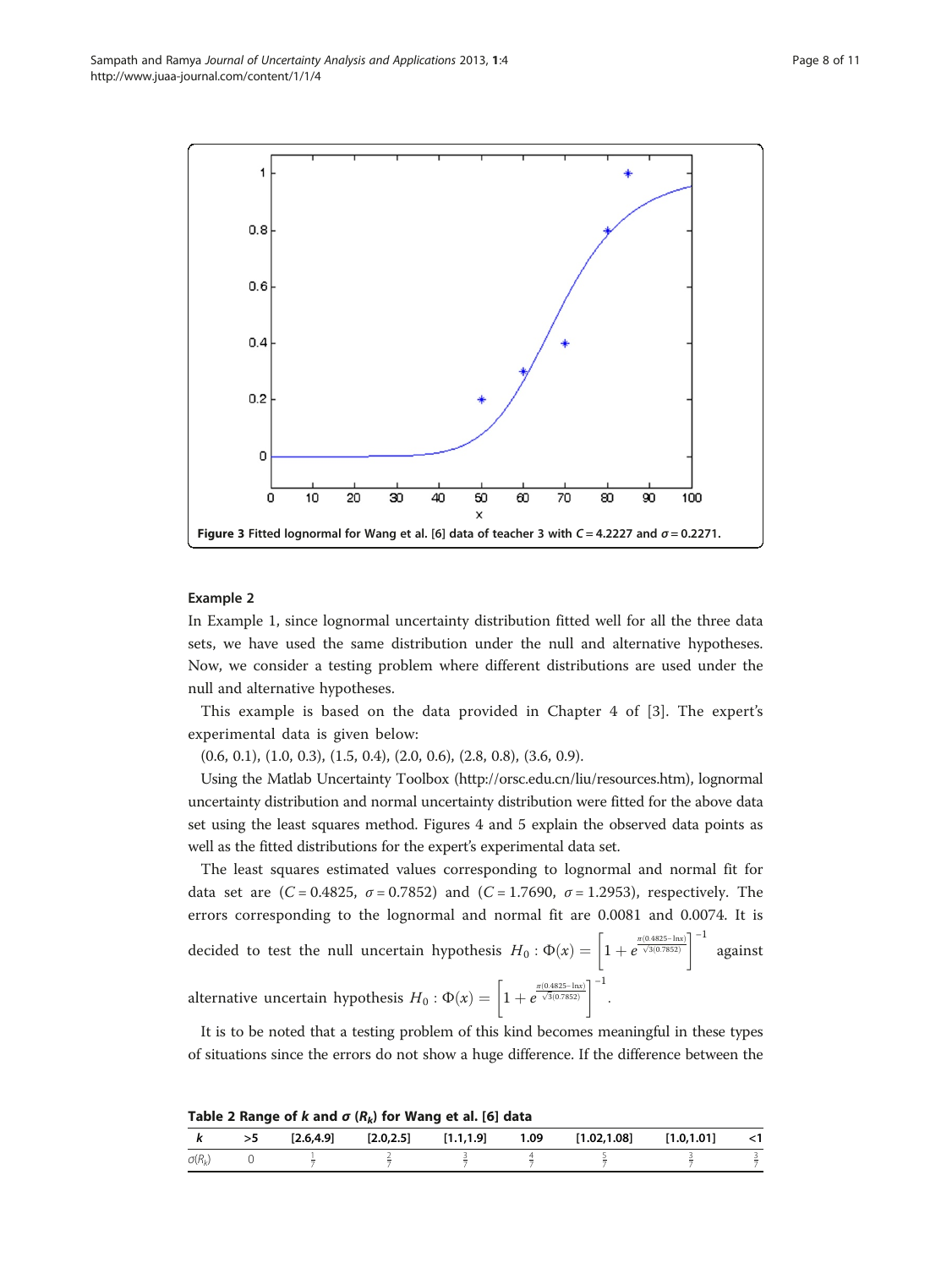<span id="page-8-0"></span>

errors is considerably large, then one can use the distribution function corresponding to the smaller error as the one suitable for the given uncertain situation without depending on any test procedure.

Since the data is based on only one expert, the test makes use of the empirical uncertainty distribution using the experimental data obtained from the expert.

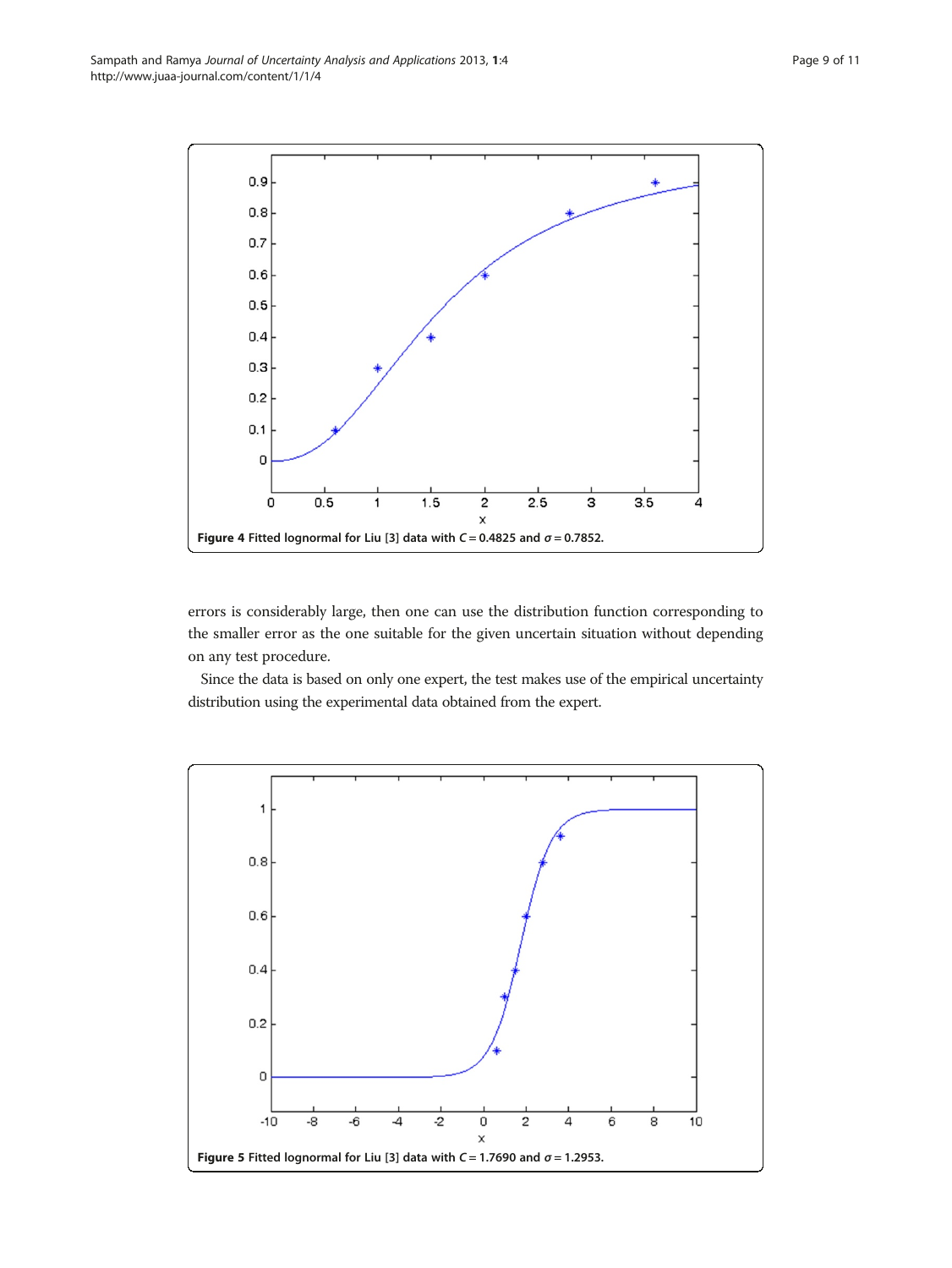Table 3 Range of k and  $\sigma(R_k)$  for Liu [\[3](#page-10-0)] data

|               | -- -<br><b>しんしゅう</b> | FF1<br>. | [0.8, 1] | 0.7 | [0.2, 0.6] | ν.ι |  |
|---------------|----------------------|----------|----------|-----|------------|-----|--|
| $\sigma(R_k)$ |                      |          |          |     |            |     |  |

Here,  $A = S = \{0.6, 1, 1.5, 2, 2.8\}$ 

$$
d(\hat{\Phi}, F_1) = \sum_{x \in S} d_x(\hat{\Phi}(x), F_1(x)) = 0.0073954
$$

$$
d(\hat{\Phi}, F_2) = \sum_{x \in S} d_x(\hat{\Phi}(x), F_2(x)) = 0.0080926.
$$

Therefore,  $\frac{d(\hat{\Phi}, F_1)}{d(\hat{\Phi}, F_1)}$  $\frac{d\mathbf{r}(\mathbf{r},t_1)}{d(\hat{\Phi},F_2)} = 0.913856.$ 

Table 3 gives  $\sigma(R_k)$  for different values of k. If the user decides to choose  $\alpha = 0.4$ , then  $k$  must be taken as 0.7. This choice leads to the rejection of the *hypothesis* 

$$
H_0: \Phi(x) = \left[1 + e^{\frac{\pi (0.4825 - \ln x)}{\sqrt{3}(0.7852)}}\right]^{-1}.
$$

#### Conclusions

In this paper, a new test procedure that makes use of the data gathered from one or more domain experts has been developed for testing whether a specified uncertainty distribution can be the true uncertainty distribution function of the given situation. Two illustrative examples are also provided by making use of the data sets available in [[4\]](#page-10-0) and [[3](#page-10-0)]. The first example deals with the case where both the null and alternative hypotheses use the lognormal uncertainty distribution, whereas the second example considers the testing problem where lognormal uncertainty and normal uncertainty distributions are used under null and alternative hypotheses, respectively.

It is pertinent to note that the same methodology can be used for testing the equality of two uncertainty distributions by making use of the ratio used in the construction of the test explained in the third section. Decision regarding the acceptance or rejection of the null hypotheses can be made by making use of the same ratio, namely,  $\frac{d(\hat{\Phi}, F_1)}{d(\hat{\Phi}, F_1)}$  $\frac{d(\Phi, F_1)}{d(\hat{\Phi}, F_2)}$ However, the null hypothesis will be rejected if the ratio  $\frac{d(\hat{\Phi}, F_1)}{d(\hat{\Phi}, F_1)}$  $\frac{d\mathbf{F}(\mathbf{x},\mathbf{F}_1)}{d(\hat{\Phi},F_2)}$  is either very small or very large.

## Competing interests

The authors declare that they have no competing interests.

#### Authors' contribution

SS has initiated the research work, devised the testing criteria introduced in this paper, and guided RB in working out the illustrative examples. RB has prepared the initial draft of the manuscript and contributed in numerical work. SS has suggested the sequence alignment and helped in preparing the final version of the manuscript. Both authors read and approved the final manuscript.

#### Authors' information

First author SS is currently holding the position of Professor of Statistics in the University of Madras, Chennai, India. He has more than 30 years experience in teaching and research. His main areas of research are Inference for Finite Populations, Classical Statistical Inference, and Data Mining. He has to his credit more than 30 research articles in highly rated research journals. Second author BR is a full-time research scholar working for her Ph.D. degree in the Department of Statistics, University of Madras, Chennai, India. Her research interest includes Fuzzy and Rough Set theories.